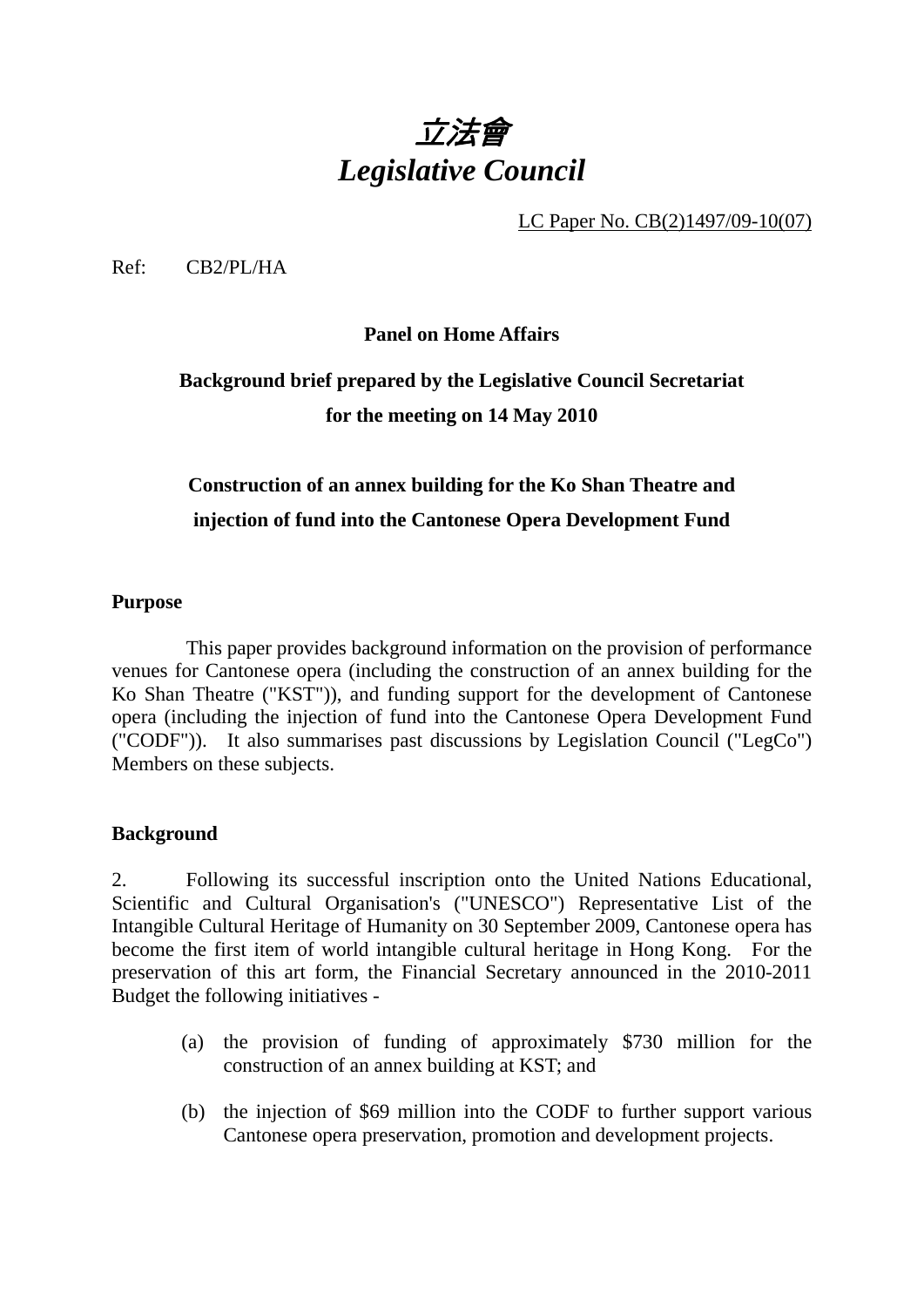#### **Venue provision for Cantonese Opera**

3. To meet the development needs of the Cantonese opera sector, the Administration has advised LegCo of its plan for the provision of performance venues for staging Cantonese opera in the coming years in various LegCo forums, including the Council meetings on 4 February 2009 and 21 October 2009 and the Panel meeting on 13 February 2009. The Government's key initiatives are summarised as follows.

#### Development of performance venues of different scales

4. The Government will develop the following venues for Cantonese opera performances of different scales-

- (a) to convert the Yau Ma Tei Theatre and the Red Brick Building into a Xiqu Activity Centre with a small theatre of about 300 seats. The project, which is scheduled for completion in 2011, will provide a venue for small-scale performances and operatic singing activities;
- (b) to construct an annex building to the KST comprising a medium-sized theatre of about 600 seats, large-scale rehearsal rooms and audio-recording studios. The annex building, which is scheduled for completion in 2012, together with the existing theatre of 1 031 seats, can be used for various purposes such as performances, training, rehearsals, and audio-visual production of Cantonese opera; and
- (c) to build a large-scale theatre of 1 200 to 1 400 seats, and a small-sized theatre of 400 seats and various practising facilities in the Xiqu Centre of the West Kowloon Cultural District ("WKCD"). The project, which is scheduled for completion in 2014-2015, will provide permanent performance venues of international standards for staging professional performances of Cantonese opera.

#### Improvement works to the KST

5. In anticipation of the cessation of operation of the Sunbeam Theatre in three years' time (details of which is elaborated in paragraph 15), the Administration has planned to improve the supporting facilities of KST with a view to establishing the theatre as a dedicated venue for large-scale Cantonese opera performances. The key improvement works include -

(a) provision of additional toilet cubicles, dressing rooms, directional signboards, parking spaces; planning of a covered walkway leading to KST; installation of illuminated advertisement boxes to promote the performances at KST; and replacement of the current seats by more comfortable ones; and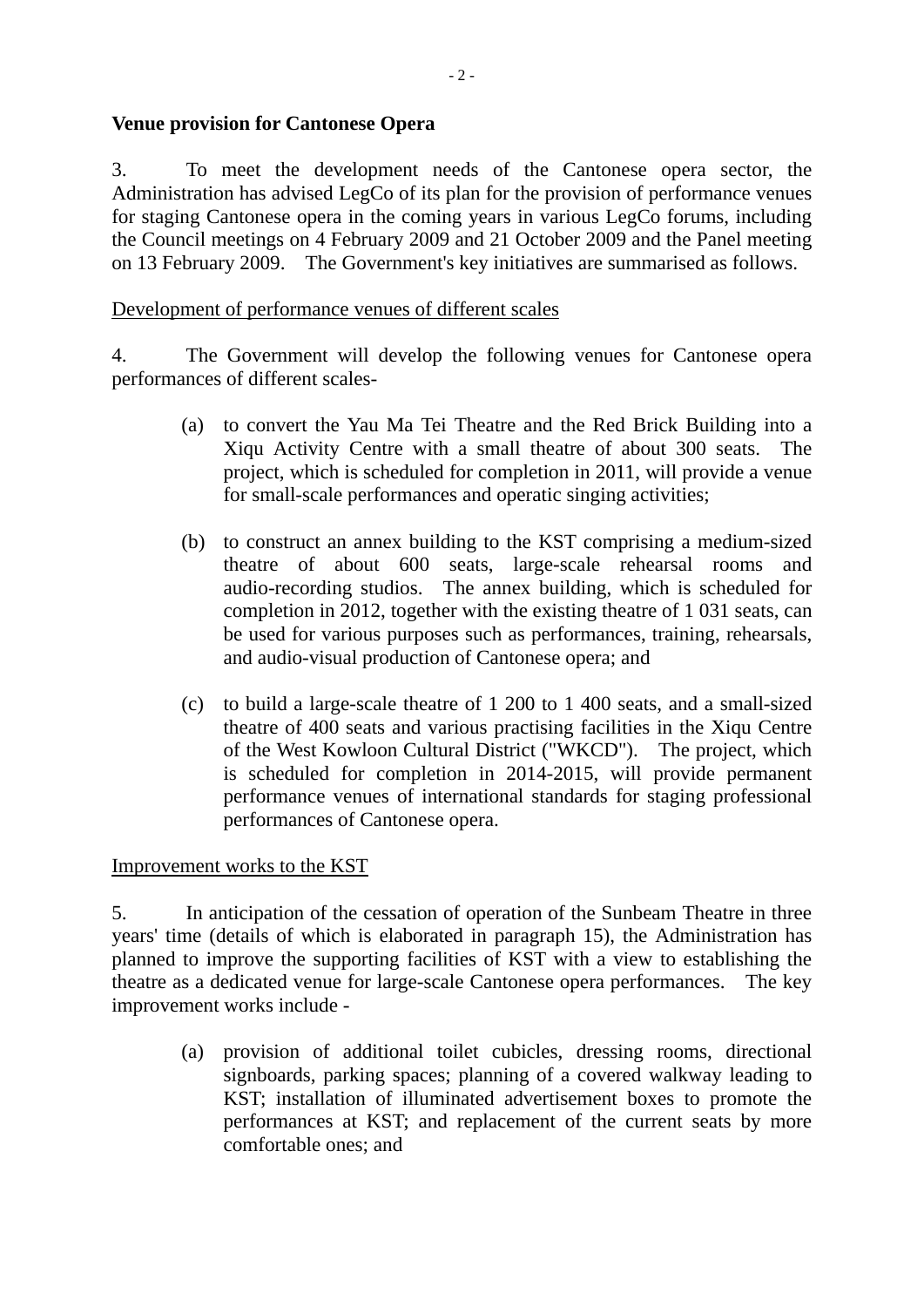(b) construction of a new annex building, as detailed in paragraph 4(b).

#### **Funding support for the promotion of Cantonese opera**

6. According to the Administration, over \$30 million has been allocated for the promotion and development of Cantonese opera in 2009-2010. To support the development of Cantonese opera, the Cantonese Opera Advisory Committee ("COAC") was set up to advise the Government on policies in relation to the promotion, preservation, study and development of Cantonese opera in May 2004. To tie in with the work of the COAC, the CODF was established in November 2005 to raise donations to provide funding support to programmes and activities on the study, promotion and sustainable development of Cantonese opera.

7. The CODF has granted about \$20.3 million to support some 260 Cantonese opera projects since its establishment, of which about \$3 million is for the implementation of a three-year grant scheme for the Hong Kong Cantonese Opera Troupe for New Talents. It has also supported various Cantonese opera performance projects by budding artists or jointly presented by experienced artists and budding artists, as well as other promotional performance projects, children or youth cultural exchange and arts education programmes, and professional training and community promotional projects. Subsidies are also made available to venue development projects, research and archival projects to provide comprehensive support for the development of Cantonese opera.

#### **Past discussions**

8. The major views and concerns on issues relating to government policies, venue provision and funding support for Cantonese opera expressed by LegCo Members since February 2009 are set out in the ensuing paragraphs. Members may refer to LC Paper No. CB(2)818/08-09(05) issued on 12 February 2009 for relevant discussions held before that date.

#### Policies for the conservation of Cantonese opera

9. A Member asked whether the Administration had formulated specific policy proposals and plans for the preservation, conservation and development of Cantonese opera in accordance with the UNESCO's requirement following its inscription onto UNESCO's Representative List of the Intangible Cultural Heritage of Humanity; and given that the relevant authorities on the Mainland had enacted specific legislation on the conservation of local traditional operas, whether the Administration would follow the practices of the Mainland to conserve Cantonese opera or other traditional operas.

10. According to the Administration, the Government was dedicated to the preservation, promotion and development of Cantonese opera under the following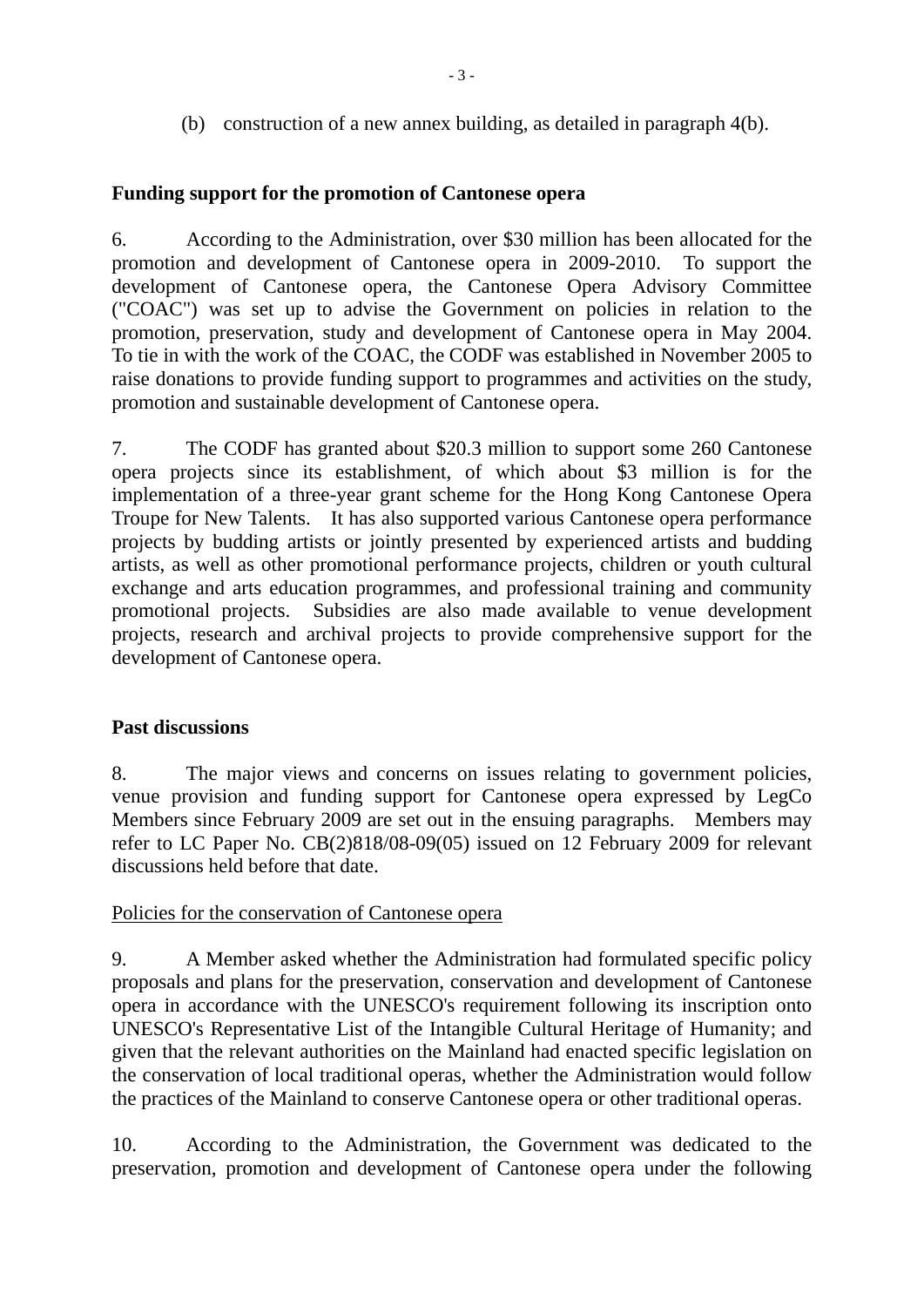policy objectives: (a) to develop performance venues for Cantonese opera; (b) to nurture Cantonese opera professionals, preserve the tradition and promote creative works; (c) to promote Cantonese opera education, audience building and community participation; (d) to foster cooperation among Guangdong, Hong Kong and Macao, and promote cultural exchange; (e) to preserve the essence of Cantonese opera and showcase treasure of Hong Kong's cultural heritage; and (f) to promote Cantonese opera as a major tourist attraction.

11. To take forward these polices, the Government had set up the COAC and CODF as described in paragraphs 6 and 7. The Government would continue to listen to the views of the COAC and the Cantonese opera sector, and make reference to the practice of the Mainland and other regions to consider how suitable legal protection for the conservation of Cantonese opera could be provided.

#### Venue provision for Cantonese opera

#### *Interim measures to address the venue shortage problem*

12. Some members expressed concern about the continued shortage of performance venues for Cantonese opera in the interim before the completion of the new performance venues mentioned in paragraphs 4. These members urged the Administration to take immediate action to address the problem. A member enquired as to whether the Government would set up a dedicated permanent venue on Hong Kong Island for Cantonese opera performances.

13. The Administration responded that during the interim period before the completion of the WKCD's Xiqu Centre, the Leisure and Cultural Services Department ("LCSD") would provide additional time slots at its venues for staging Cantonese opera performances by implementing special measures for venue hiring. These included: (a) according priority for the Cantonese opera sector in staging performances at the Sha Tin Town Hall and the Tuen Mun Town Hall under the "Venue Partnership Scheme"; (b) implementing LCSD's "priority venue hiring policy for Cantonese opera performance" in the KST; and (c) reserving time slots at major performing arts venues in the urban areas and the New Territories (including City Hall, Hong Kong Cultural Centre, Kwai Tsing Theatre, Sha Tin Town Hall and Tsuen Wan Town Hall) for priority hiring by Cantonese opera troupes.

14. On the provision of performance venues for Cantonese opera for the Hong Kong community, the Administration advised that the Government had to consider from a broad perspective of the overall development needs of Cantonese opera and prudently take into consideration factors such as the availability and rate of utilisation of existing facilities, as the provision and operation of performance venues involved heavy capital investment and long-term commitment of resources.

*Issues relating to the Sunbeam Theatre*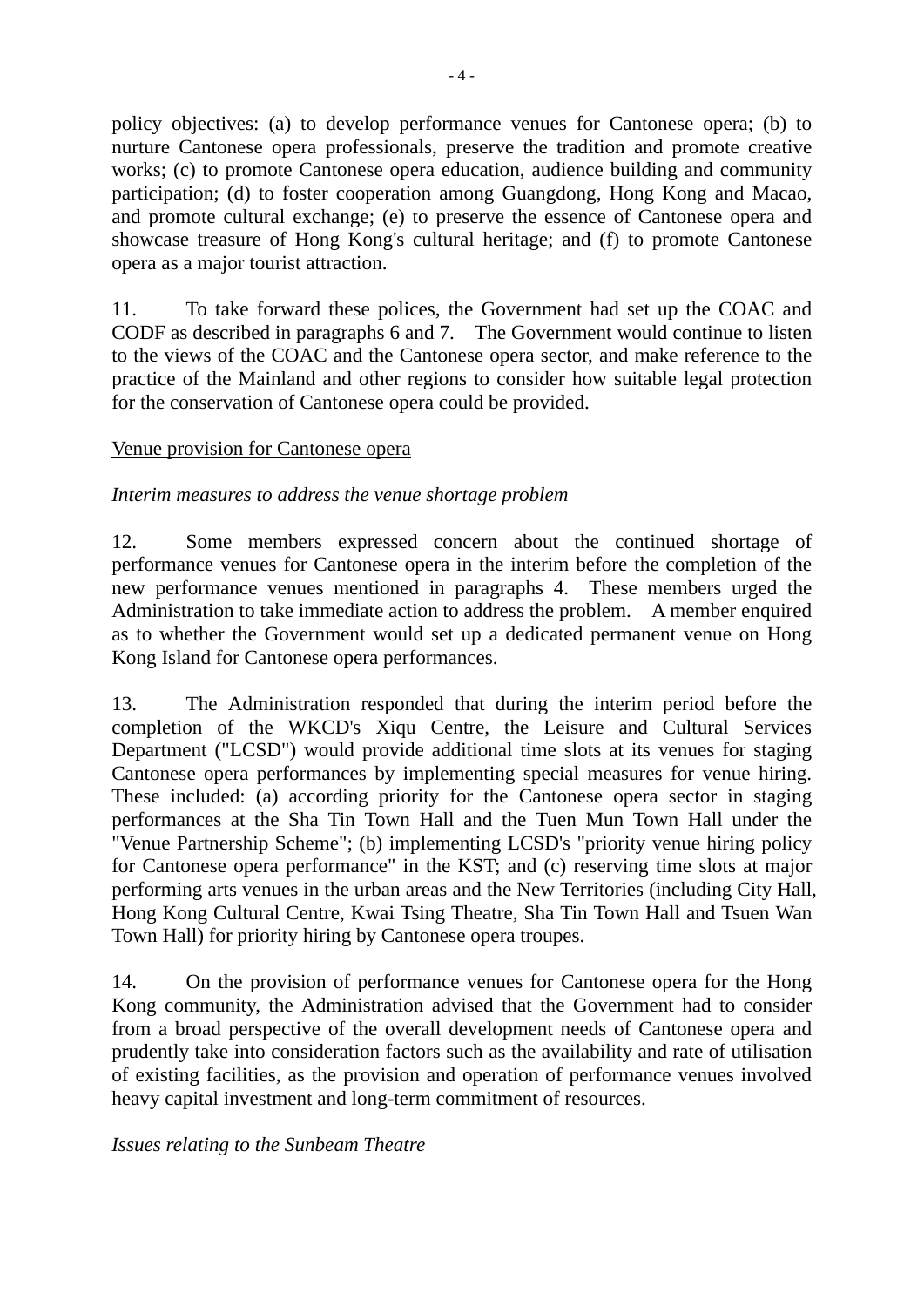15. Members passed a motion at the Panel meeting on 13 February 2009 to urge the Administration to consider the cultural conservation of the Sunbeam Theatre in view of its distinctive history and status in the Cantonese opera sector. Administration responded that since the Sunbeam Theatre was privately owned and commercially run, the Government needed to consider carefully any decision that might interfere with market operation. The Administration also noted that the landlord of the Sunbeam Theatre had made himself clear to the operator, Hong Kong United Arts Entertainment Co. Ltd. ("HKUA"), that he already had other development plans for the Theatre and that he would not sell the property or renew the tenancy with HKUA after three years. On account of the above, the Government had been actively arranging venues for staging performance of Cantonese opera and would help local professional troupes to migrate smoothly to venues managed by LCSD and other performance venues within these three years. In particular, it would focus its efforts in redeveloping an alternative performance venue for Cantonese opera at the KST.

#### *Issues relating to the development of a Xiqu Activity Centre at Yau Ma Tei*

16. During the deliberation of the proposal for the conversion of Yau Ma Tei Theatre and Red Brick Building into a Xiqu Activity Centre, members requested the Administration to consider relocation of the public toilet, refuse collection point and street sleepers' shelter adjacent to Yau Ma Tei Theatre to enhance the overall setting of the area, and report to the Panel on a quarterly basis the progress of the reprovisioning arrangements.

17. According to the Administration's latest update on 16 March 2010, it had identified potential sites for relocating the refuse collection point and street sleepers' shelter, and the technical feasibility study concerned would be completed in June 2010. On the relocation of the public toilet, the Administration advised that no suitable site in the vicinity could be identified following the studies conducted by the relevant government departments. Having considered the needs of the public and the users of Yau Ma Tei Wholesale Fruit Market, the Administration proposed to reprovision the public toilet at the same project site with enhanced design after the relocation of the refuse collection point and street sleepers' shelter.

#### Funding support for Cantonese opera

18. Regarding a Member's enquiry as to whether the Government had reviewed the existing financial sponsorship mechanism for the development of Cantonese opera and increased the amount of such support, the Administration replied that the Government had supported the development of Cantonese opera through different forms and channels. These included support by the LCSD to about 500 Cantonese opera and operatic singing performances each year; funding of Cantonese opera performance, education, promotion and other development projects by the CODF and the Hong Kong Arts Development Council; and subsidy by the Home Affairs Bureau for Cantonese opera programmes organised by the Hong Kong Academy of Performing Arts. In 2010-2011, the Administration would continue to support the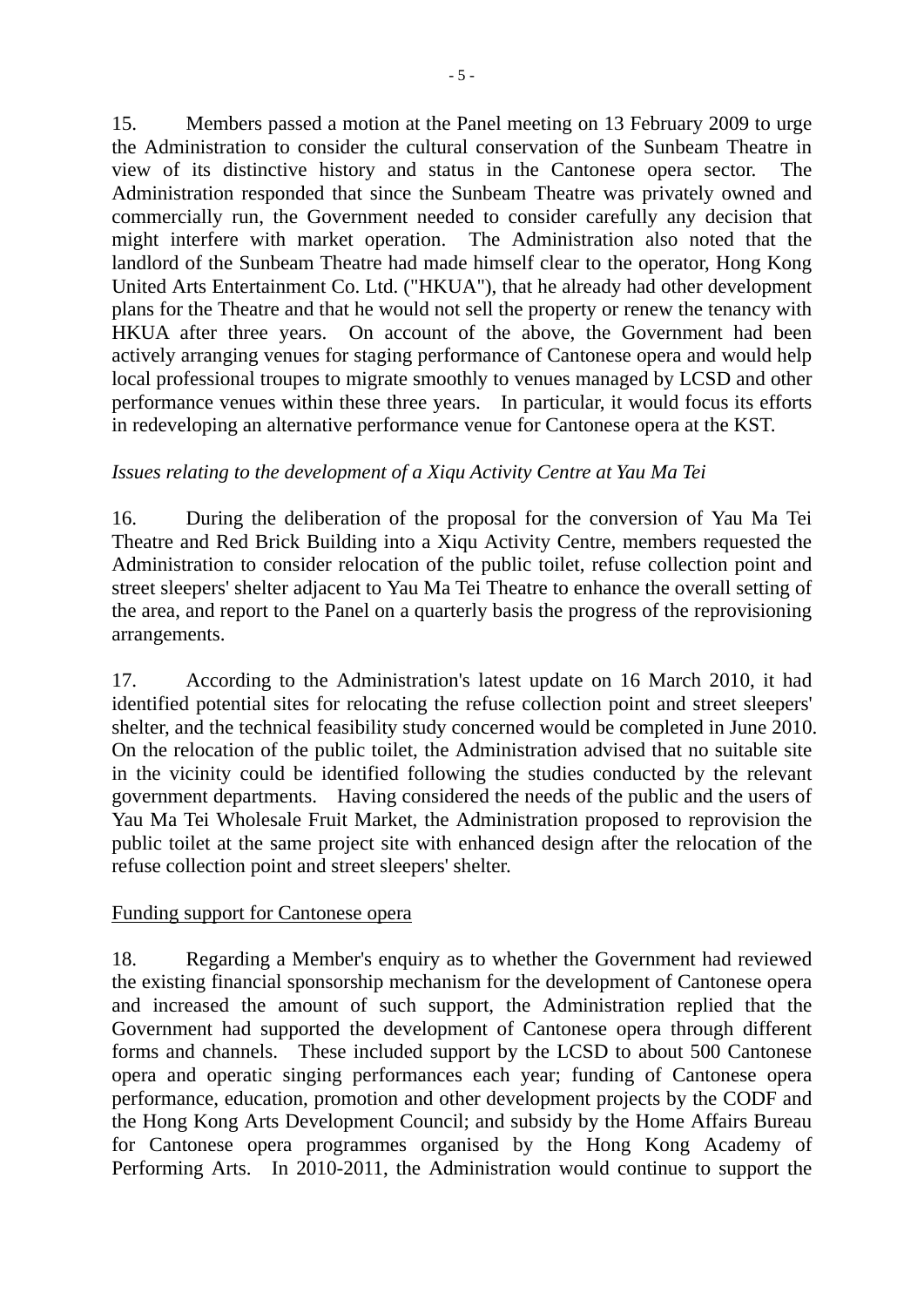development of Cantonese opera through the injection of \$69 million into the CODF to further promote various Cantonese opera preservation, promotion and development projects.

#### **Latest development**

19. The Administration will consult the Panel on the proposals for the construction of an annex building for the KST, and the injection of fund into the CODF to support the continued development of Cantonese opera at its meeting on 14 May 2010. It will also brief members on the progress in the conversion of the Yau Ma Tei Theatre and Red Brick House into a Xiqu Activity Centre. Prior to the meeting, arrangements have been made for Panel members to visit the KST, as well as the existing sites of the Yau Ma Tei Theatre and Red Brick Building and its surroundings, on 7 May 2010.

#### **Relevant papers**

20. A list of relevant papers with their hyperlinks at the LegCo website is in the **Appendix**.

Council Business Division 2 Legislative Council Secretariat 11 May 2010

J:\cb2\BC\TEAM2\HA\09-10\100514\softcopy\ha0514cb2-1497-7-e.doc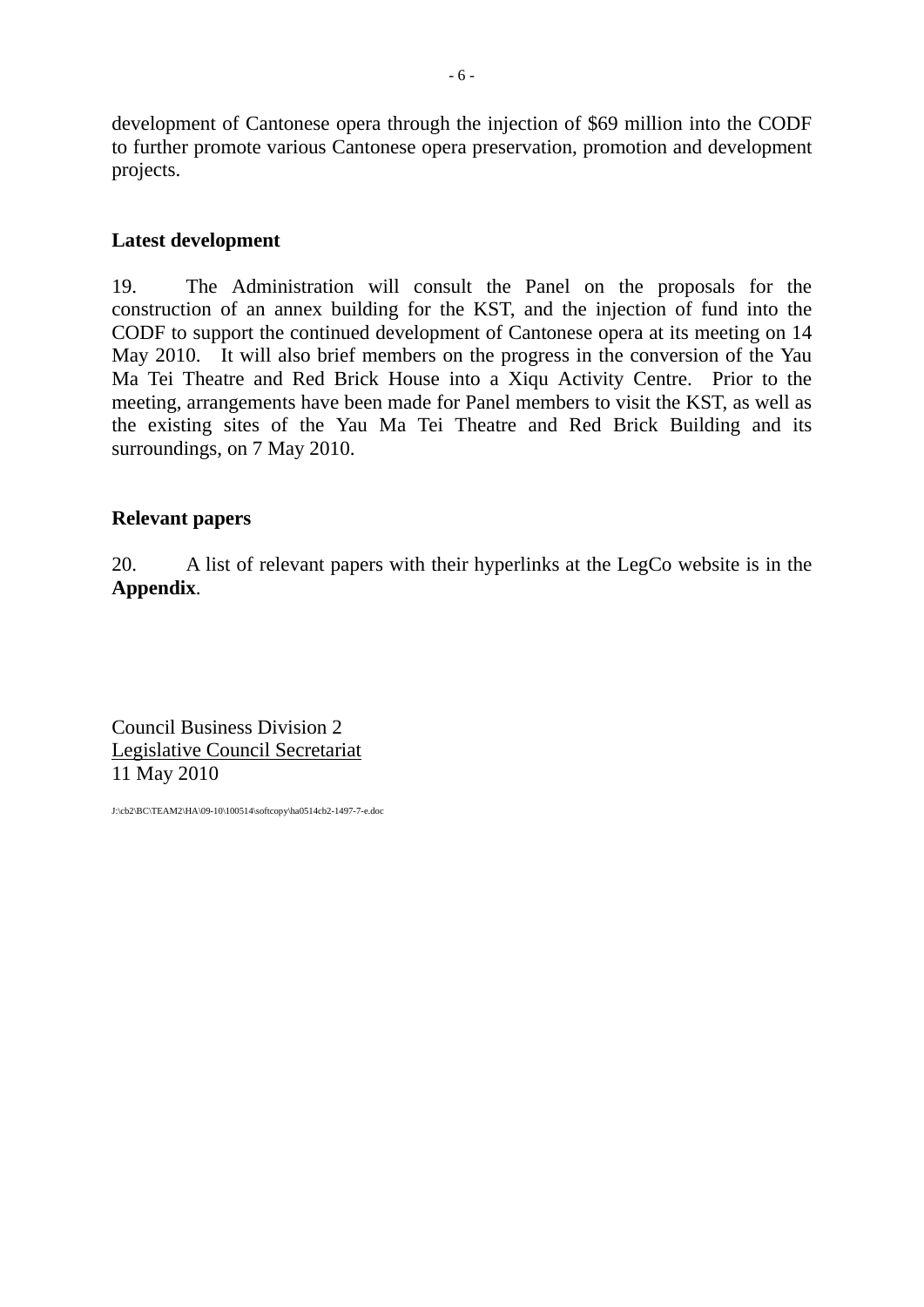### **Appendix**

### **Panel on Home Affairs**

#### **Relevant documents on Construction of an annex building for the Ko Shan Theatre and injection of fund into the Cantonese Opera Development Fund**

| <b>Committee</b>                   | Date of<br><b>Meeting</b> | <b>Minutes/Paper/</b><br><b>Council question</b>                                                                                                                                                                                                                                                                                                                                                                                                                                                                                                      | <b>LC Paper No./</b><br>website                                                                          |
|------------------------------------|---------------------------|-------------------------------------------------------------------------------------------------------------------------------------------------------------------------------------------------------------------------------------------------------------------------------------------------------------------------------------------------------------------------------------------------------------------------------------------------------------------------------------------------------------------------------------------------------|----------------------------------------------------------------------------------------------------------|
|                                    |                           |                                                                                                                                                                                                                                                                                                                                                                                                                                                                                                                                                       |                                                                                                          |
| Panel on<br>Home<br><b>Affairs</b> | 12.12.2008                | Minutes of meeting                                                                                                                                                                                                                                                                                                                                                                                                                                                                                                                                    | CB(2)817/08-09<br>http://www.legco.gov.h<br>$k/yr08-09/english/panel$<br>s/ha/minutes/ha2008121<br>2.pdf |
|                                    |                           | Letter provided by Administration $ CB(2)1471/08-09(01)$<br>dated 4 May 2009 on the quarterly $\frac{http://www.legco.gov.h}{http://www.legco.gov.h}$<br>report on the progress of the $\frac{k(yr08-09/english/panel)}{k(yr08-09/english/panel)}$<br>re-location of public toilets, refuse <u>s/ha/papers/ha1212cb2-</u><br>collection point and the street $\frac{1471 - 1 - e. \text{pdf}}{1600}$<br>sleepers' shelters in relation to the<br>project on conversion of Yau Ma<br>Tei Theatre and Red Brick Building<br>into a Xiqu Activity Centre |                                                                                                          |
|                                    |                           | Letter provided by Administration $ CB(2)1116/09-10(01)$<br>dated 16 March 2010<br>on<br>quarterly report on the progress of $\frac{k}{yr08-09/english/panel}$<br>the re-location of public toilets, <u>s/ha/papers/ha1212cb2-</u><br>refuse collection point and the street   1116-1-e.pdf<br>sleepers' shelters in relation to the<br>project on conversion of Yau Ma<br>Tei Theatre and Red Brick Building<br>into a Xiqu Activity Centre                                                                                                          | the http://www.legco.gov.h                                                                               |
| Council<br>meeting                 | 4.2.2009                  | Hon Timothy FOK raised a written $\frac{\text{http://www.legco.gov.h}}{\text{http://www.legco.gov.h}}$<br>question<br>on<br>assistance<br>to<br>Cantonese Opera sector.                                                                                                                                                                                                                                                                                                                                                                               | the $k/yr08-09/chinese/coun$<br>mtg/floor/cm0204-confi<br>$rm-ec.pdf$<br>(pages 52)                      |